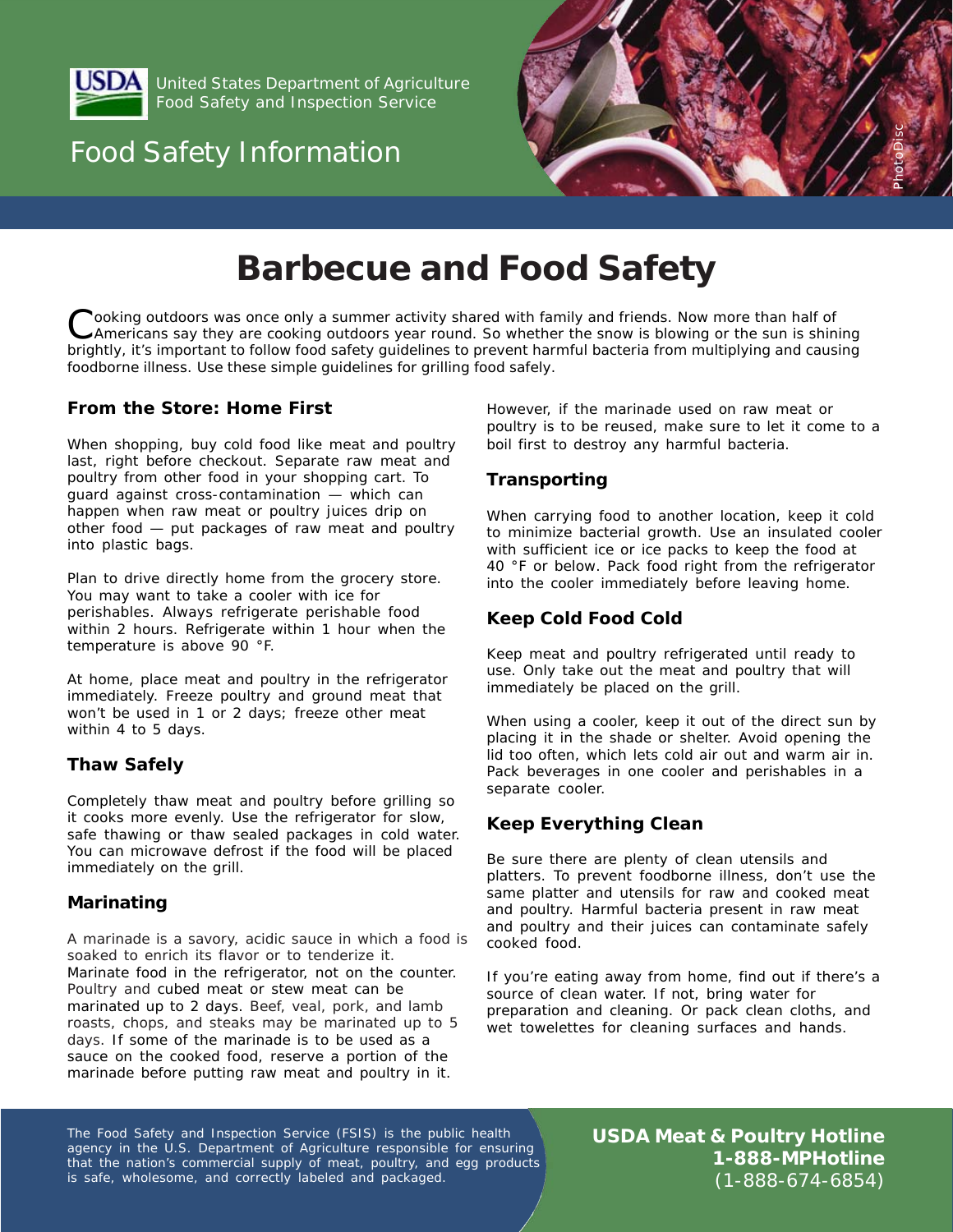#### **Precooking**

Precooking food partially in the microwave, oven, or stove is a good way of reducing grilling time. Just make sure that the food goes immediately on the preheated grill to complete cooking.

#### **Cook Thoroughly**

Cook food to a safe minimum internal temperature to destroy harmful bacteria. Meat and poultry cooked on a grill often browns very fast on the outside. Use a food thermometer to be sure the food has reached a safe minimum internal temperature. Beef, veal, and lamb steaks, roasts and chops can be cooked to 145 °F. Hamburgers made of ground beef should reach 160 °F. All cuts of pork should reach 160 °F. All poultry should reach a minimum of 165 °F.

NEVER partially grill meat or poultry and finish cooking later.

| <b>SAFE MINIMUM INTERNAL</b><br><b>TEMPERATURES</b> |                            |
|-----------------------------------------------------|----------------------------|
| Whole poultry<br>Poultry breasts<br>Ground poultry  | 165 °F<br>165 °F<br>165 °F |
| Hamburgers, beef                                    | 160 °F                     |

Beef, veal, and lamb (steaks, roasts and chops) Medium rare 145 °F Medium 160 °F All cuts of pork 160 °F

#### **Reheating**

When reheating fully cooked meats like hot dogs, grill to 165 °F or until steaming hot.

#### **Keep Hot Food Hot**

After cooking meat and poultry on the grill, keep it hot until served -- at 140 °F or warmer.

Keep cooked meats hot by setting them to the side of the grill rack, not directly over the coals where they could overcook. At home, the cooked meat can be kept hot in an oven set at approximately 200 °F, in a chafing dish or slow cooker, or on a warming tray.



#### **Serving the Food**

When taking food off the grill, use a clean platter. Don't put cooked food on the same platter that held raw meat or poultry. Any harmful bacteria present in the raw meat juices could contaminate safely cooked food. In hot weather (above 90 °F), food should never sit out for more than 1 hour.